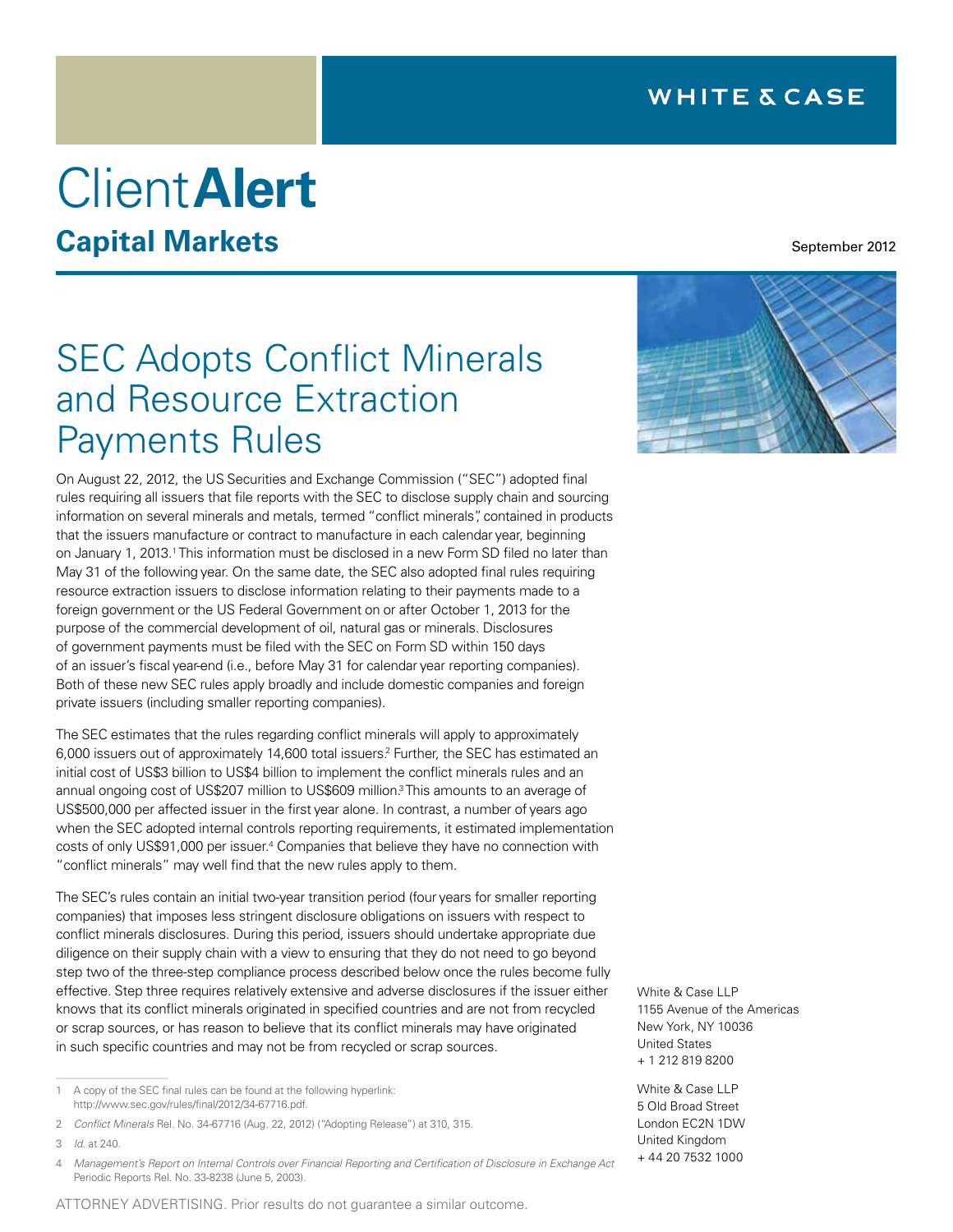### **Conflict Minerals Rules**

Issued pursuant to Section 1502 (the "Conflict Mineral Provision") of the Dodd-Frank Wall Street Reform and Consumer Protection Act ("Dodd-Frank"), the rules require that every issuer that files reports with the SEC under Sections 13(a) or 15(d) of the Securities Exchange Act of 1934 (the "Exchange Act"), "having conflict minerals that are necessary to the functionality or production of a product manufactured or contracted by that registrant to be manufactured, shall file a report on Form SD"5 disclosing the registrant's conflict minerals information.

#### What Are "Conflict Minerals"?

Conflict minerals are defined as cassiterite, columbite-tantalite (coltan), gold, wolframite, and their derivatives, including tin, tantalum and tungsten, and any other minerals or their derivatives that the US Secretary of State may determine to be financing conflict in the Democratic Republic of the Congo and adjoining countries ("Covered Countries"). These minerals are found in a wide array of products, including consumer electronics, microchips, light bulbs, automobiles, orthopedic implants, footwear and jewelry. Without exaggeration, if an issuer manufactures or contracts to manufacture any product with an on-off switch, it will likely be subject to these rules. This is because almost all electronic components contain solder, and solder is a metal alloy commonly containing tin. In a significant change from the proposed rules, miners of conflict minerals will not be subject to the rules unless they engage in manufacturing in addition to mining, and retailers of products containing conflict minerals will also not be covered by the rules unless they exert a defined level of control over the manufacturing process of such products.

#### The Compliance Process

Annex A to this Client Alert contains a flowchart provided by the SEC, which illustrates the three-step compliance process.

#### Step One—Issuers Subject to the Conflict Mineral Provision

An issuer is subject to the new rules on conflict minerals disclosure if conflict minerals are necessary to the functionality or production of a product manufactured by the issuer or contracted by the issuer to be manufactured. An issuer proceeds to step two only if it determines that its use of conflict minerals makes it subject to the rules.

#### When Do Issuers "Manufacture" or "Contract to Manufacture" a Product?

The SEC declined to define "manufacture" because it believes the term is generally understood. Nevertheless, in the Adopting Release, the SEC confirmed that manufacturing includes assembling manufactured components into a subsequent product, as well as making products from raw materials.

Whether an issuer will be considered to "contract to manufacture" depends on the degree of influence it exercises over the manufacturing process, including the degree of influence over the materials, parts, ingredients or components to be included in the product. SEC guidance provides that an issuer will not be considered to "contract to manufacture" a product if it does no more than:

- specify or negotiate contractual terms with a manufacturer that do not directly relate to the manufacturing of the product, such as terms regarding training or technical support, price, insurance, indemnity, intellectual property rights, dispute resolution and other similar terms (unless the level of specificity of the contractual terms reaches a level that renders an agreement with a manufacturer practically equivalent to contracting on terms that directly relate to the manufacturing of the product);6
- affix its brand, marks, logo or label to a generic product manufactured by a third party;<sup>7</sup> and
- service, maintain or repair a product manufactured by a third party.<sup>8</sup>

8 Adopting Release at 65.

<sup>5</sup> 17 CFR § 240.13p-1.

<sup>6</sup> For example, a service provider that is also a retail provider of cell phones manufactured by a third party does not exert influence sufficient to be considered "contracting to manufacture" if it does no more than specify to the third party manufacturer that the cell phones must be able to function on the service provider's network. Conversely, if that service provider were to make more detailed design specifications, such as size and weight, screen resolution or battery life requirements, the service provider would be significantly more likely to be contracting to manufacture the cell phones.

<sup>7</sup> For example, an electronics retailer that places its label on a generic computer mouse for which it does not make design specifications would likely not have "contracted to manufacture" that computer mouse. However, if an electronics retailer instead assembles multiple generic computer products into a subsequent product, thereby enabling those generic products to function together, and then puts its label on that subsequent product, reasonable minds may differ as to whether the retailer would be deemed to have manufactured or contracted to manufacture that subsequent product. The question would likely turn on the extent to which (1) the process of assembling the generic products together could be characterized as manufacturing itself and (2) the contractual terms concerning the acquisition of the component products are directly related to the manufacturing of those products.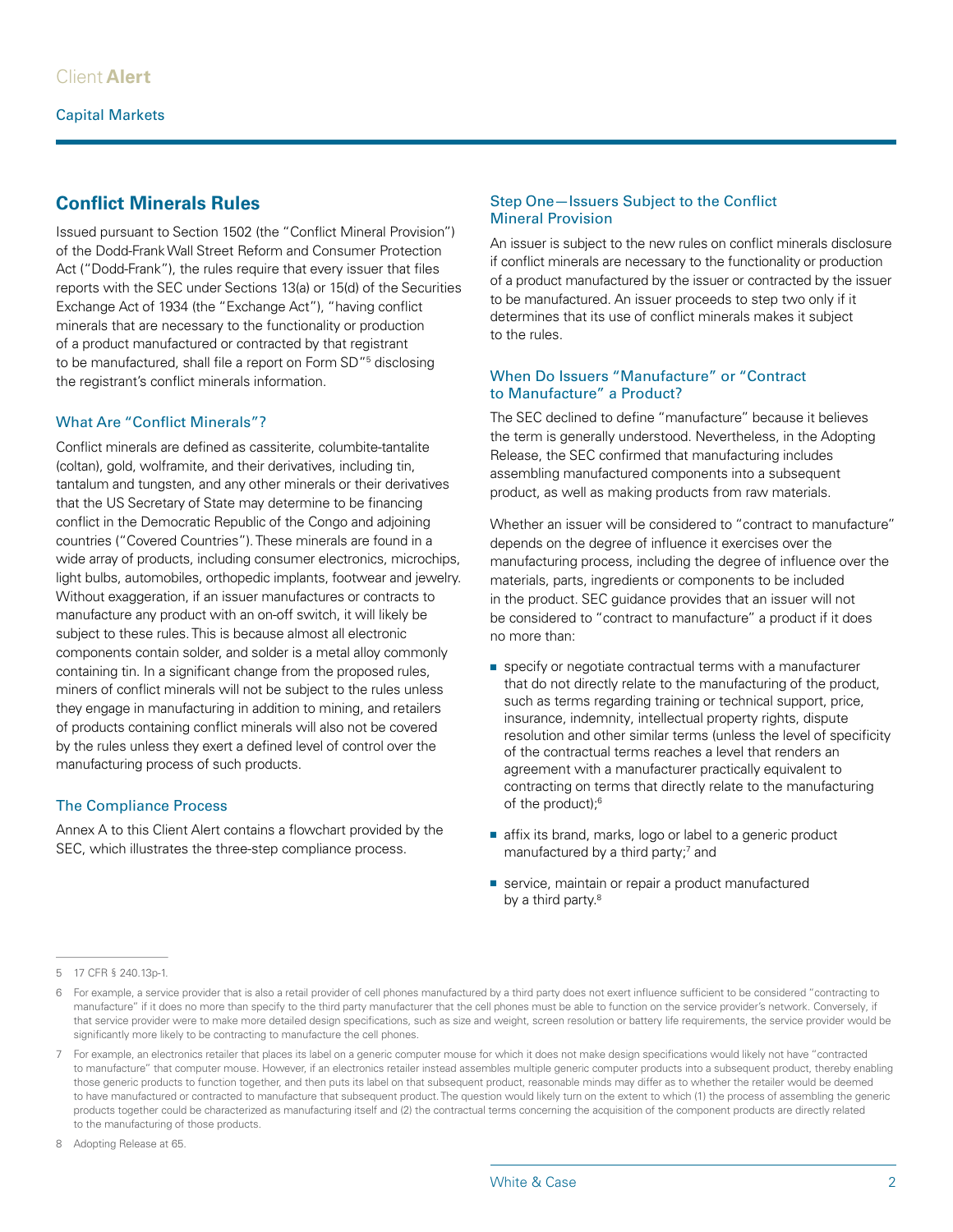#### Capital Markets

An issuer's determination as to whether it has contracted to manufacture a product will require a fact-intensive inquiry that depends on the issuer's particular circumstances. Nonetheless, the final rules generally do not encompass retailers unless, in contracting with a manufacturer, they exert sufficient influence over the product's materials, parts, ingredients or components.

Furthermore, under the final rules, an issuer that mines or contracts to mine conflict minerals is not deemed to be manufacturing or contracting to manufacture those minerals unless the issuer engages in manufacturing, directly or by contract, in addition to mining.

#### When Are Conflict Minerals "Necessary"to a Product?

As a threshold matter, conflict minerals can only be deemed necessary to an issuer's products if the products contain conflict minerals.9 If an issuer's products do contain even trace amounts of conflict minerals, an issuer may be subject to the rules if conflict minerals are either (1) "necessary to the functionality" of the product or (2) "necessary to the production" of the product.

When considering whether conflict minerals are necessary to the functionality of the product, an issuer should consider:

- whether the conflict mineral is contained in and intentionally added to the product or any component of the product and is not a naturally occurring by-product;
- whether the conflict mineral is necessary to the product's generally expected function, use or purpose (or any one of multiple functions, uses or purposes); and
- if the conflict mineral is incorporated for purposes of ornamentation, decoration or embellishment, whether the primary purpose of the product is ornamentation or decoration.

When considering whether conflict minerals are necessary to the production of a product, an issuer should consider whether the conflict mineral is:

- intentionally added in the product's production process, other than if it is included in a tool, machine or equipment used to produce the product (such as computers, power lines or a wrench);
- contained in the product; or
- necessary to produce the product.

Moreover, for a conflict mineral to be considered necessary to production, the mineral must both be contained in the product and necessary for a product's production. Therefore, a conflict

mineral will not be deemed necessary to production only on the basis of its use as a catalyst in production. However, where a catalyst is used and not completely washed away so as to leave trace levels of the conflict minerals on the product, that product will be deemed to contain conflict minerals.

The final rules do not contain a *de minimis* exception, by which an issuer might be exempted from the rules for limited use of conflict minerals. Given concern over the aggregate financial impact of repeated uses of small amounts of conflict minerals, issuers may be subject to conflict minerals disclosure obligations for *any* amount of conflict minerals in its product.

If an issuer determines that conflict minerals are necessary to the functionality or production of a product manufactured by the issuer or contracted by the issuer to be manufactured, then the issuer is subject to the disclosure rules and must proceed to step two of the conflict minerals compliance process. Issuers that determine conflict minerals are not necessary for the products they manufacture or contract to manufacture need not make any further inquiry or make any conflict mineral disclosures.

#### Step Two—Whether Conflict Minerals Originated in the Covered Countries

Step two of the conflict minerals compliance process requires the issuer to determine whether its conflict minerals originated in a Covered Country by conducting a preliminary review of its conflict mineral supply chain, known as a reasonable country of origin inquiry ("RCOI").

#### Reasonable Country of Origin Inquiry

The SEC's two primary requirements of an issuer's RCOI are that the inquiry must be (1) reasonably designed to determine whether the issuer's conflict minerals originated in a Covered Country or came from recycled or scrap sources and (2) performed in good faith. An issuer may be considered to satisfy those standards if it seeks and obtains reasonably reliable representations indicating the facility at which its conflict minerals were processed and demonstrating whether those conflict minerals originated in a Covered Country or came from recycled or scrap sources. Such information can come directly from the facility or indirectly through the issuer's immediate suppliers, but the issuer must have reason to believe the representations are true given the surrounding circumstances. Information regarding the issuer's own sourcing policies with respect to conflict minerals is also relevant to the inquiry, and a review of such policies would generally be expected as part of the issuer's reasonably designed RCOI.

<sup>9</sup> *Id*. at 83.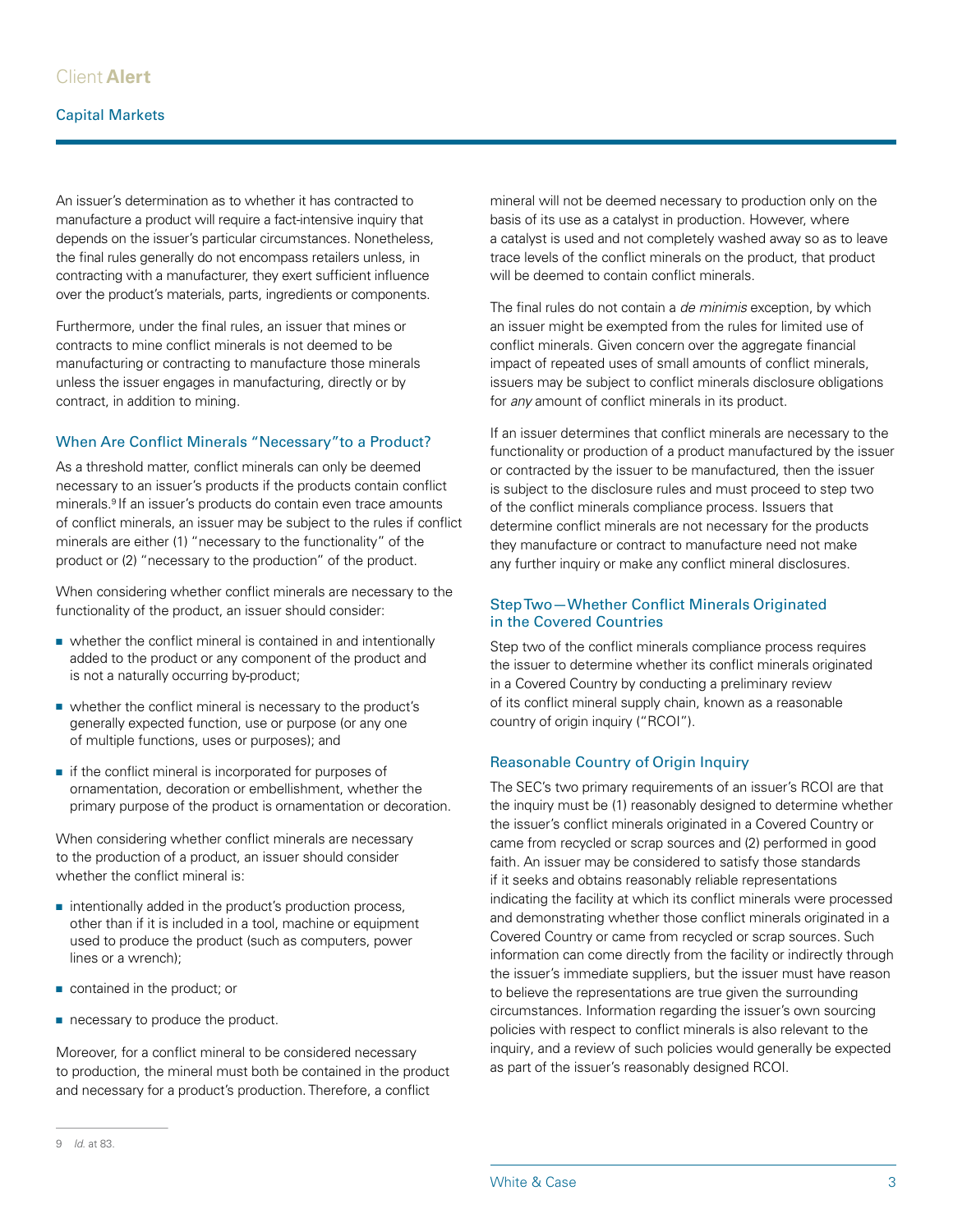The purpose of the RCOI is to provide an issuer with a reasonable belief, as opposed to absolute certainty, regarding the origins of its conflict minerals. Accordingly, an issuer is not required to receive representations from all its suppliers accounting for the origins of all its conflict minerals. If an issuer reasonably designs an RCOI and implements it in good faith, receiving representations from some but not all of its suppliers, it may conclude that its conflict minerals did not originate in a Covered Country, provided that it did not ignore circumstances or warning signs indicating that the remaining suppliers originated in a Covered Country.

#### Required Disclosure Based on Reasonable Country of Origin Inquiry

Based on its RCOI, if the issuer determines that either (1) its conflict minerals did not originate in a Covered Country or has no reason to believe its conflict minerals originated there, or (2) its conflict minerals came from recycled or scrap sources or reasonably believes its conflict minerals came from recycled or scrap sources, then the issuer is not obligated to investigate its conflict minerals supply chain further and is only required to file a Form SD. In the Form SD, such an issuer is required to provide a brief description of the RCOI it undertook, including the issuer's policies with respect to sourcing conflict minerals, if applicable, a brief description of the results of the inquiry it performed to demonstrate the basis for concluding that it is not required to engage in further investigation, and a link to its website where such disclosures are publicly available.

In a change from the proposed rules, the final rules do not require an issuer to maintain reviewable business records supporting its conclusion that conflict minerals did not originate in a Covered Country based on its RCOI.

If, based on its RCOI, the issuer (1) knows or has reason to believe that its conflict minerals originated in a Covered Country and (2) does not know or does not reasonably believe that its conflict minerals come from recycled or scrap sources, the issuer is required to proceed to step three of the conflict minerals compliance process and will be required to make certain disclosures with respect to its use of conflict minerals, including the filing of a Form SD.

#### Step Three—Supply Chain Due Diligence

In step three of the conflict minerals compliance process, an issuer undertakes due diligence of the source and chain of custody of its conflict minerals in order to more clearly determine whether the conflict minerals originated in a Covered Country and, if so, whether the conflict minerals directly or indirectly financed or benefited armed groups<sup>10</sup> in a Covered Country, as a result of which the issuer might be required to file a Conflict Minerals Report which would include an independent private sector audit. Additionally, the issuer might be required to conduct due diligence to determine whether such conflict minerals are from recycled or scrap sources.

#### What Is Required by Due Diligence?

An issuer's due diligence of the source and chain of custody of its conflict minerals must follow a nationally or internationally recognized due diligence framework for each particular conflict mineral. Acceptable due diligence frameworks must have been established by a body or group that has followed due process procedures, including the broad distribution of the framework for public comment, and must be consistent with the criteria standards in the Government Auditing Standards established by the Government Accountability Office.<sup>11</sup> In the Adopting Release, the SEC suggests that issuers use the OECD's "Due Diligence Guidance for Responsible Supply Chains of Minerals from Conflict-Affected and High-Risk Areas" which, the SEC observes, has supplements for each conflict mineral and meets its diligence framework criteria.12 An issuer is not required to use the same framework for conducting diligence with respect to each conflict mineral or product or aspect of its supply chain. However, if the issuer uses multiple frameworks in the course of its due diligence and if those frameworks are significantly different from each other, the issuer should describe how the frameworks differ. In the exercise of due diligence as to whether its conflict minerals are from recycled or scrap sources, the due diligence must likewise follow a nationally or internationally recognized diligence framework.13

<sup>10</sup> An "armed group" is defined in Section 1502(e)(3) of Dodd-Frank as "an armed group that is identified as perpetrators of serious human rights abuses in the annual Country Reports on Human Rights Practices under section 116(d) and 502(b) of the Foreign Assistance Act of 1961."

<sup>11</sup> Item 1.01(d)(8) of Form SD.

<sup>12</sup> See OECD, Due Diligence Guidance for Responsible Supply Chains of Minerals from Conflict-Affected and High-Risk Areas, available at [http://www.oecd.org/corporate/](http://www.oecd.org/corporate/guidelinesformultinationalenterprises/mining.htm) [guidelinesformultinationalenterprises/mining.htm](http://www.oecd.org/corporate/guidelinesformultinationalenterprises/mining.htm). The Tin, Tantalum and Tungsten Supplement is incorporated into the OECD Due Diligence Guidance. The Gold Supplement is available separately.

<sup>13</sup> Currently, the only diligence framework for conflict minerals from recycled or scrap sources that meets the SEC's criteria is the OECD supplement for gold. Issuers should use this OECD framework for their due diligence on gold ostensibly from recycled or scrap sources, but their diligence on other conflict minerals from recycled or scrap sources must be done without a framework until an appropriate framework becomes available. If a diligence framework is developed prior to June 30th of a calendar year, issuers will be required to use that framework to conduct diligence on conflict minerals during the subsequent calendar year.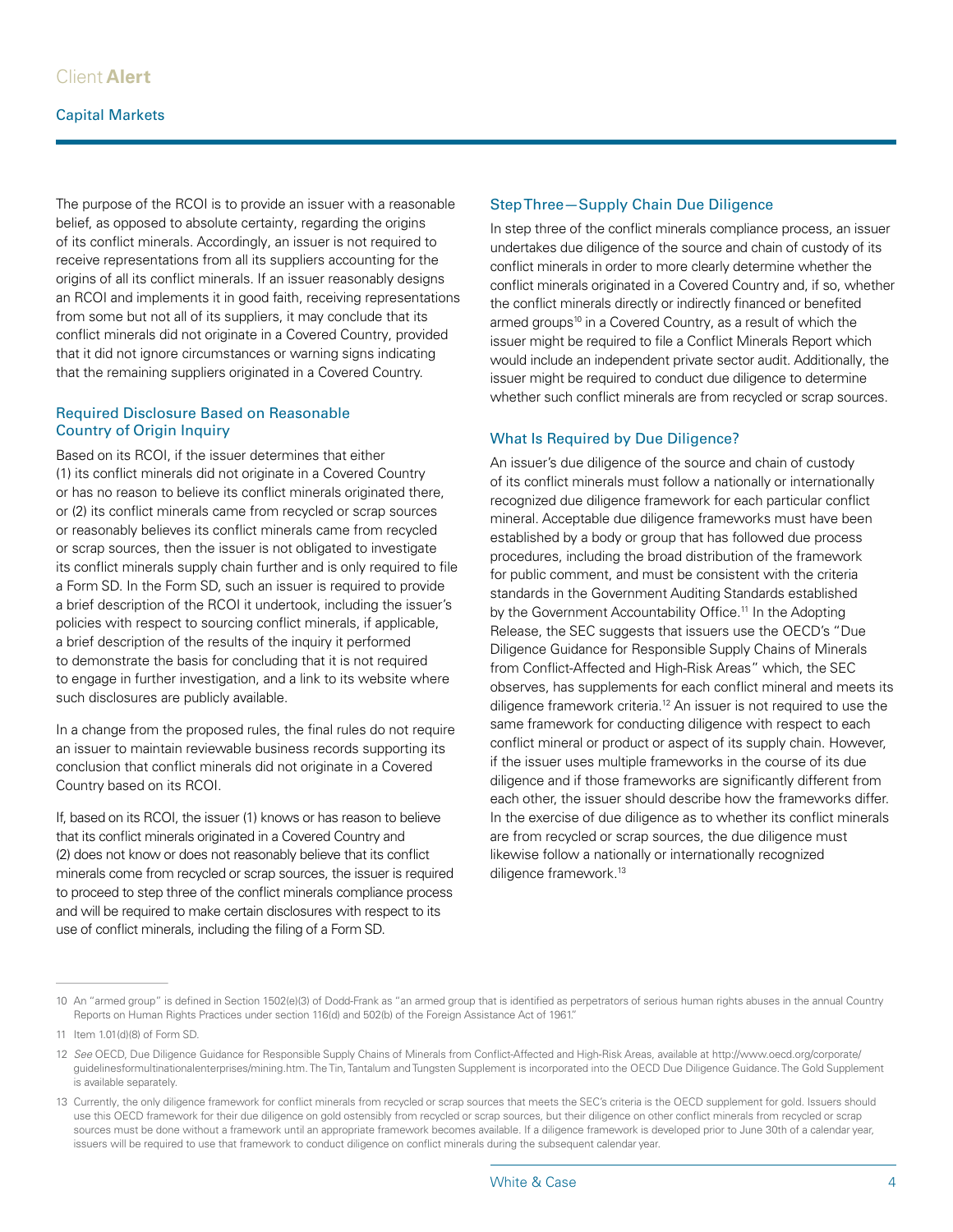#### How Are the Results of the Due Diligence Disclosed?

Following due diligence, if an issuer determines that the conflict minerals did not originate in a Covered Country or did come from recycled or scrap sources, then the issuer is only required to disclose its determination and describe its diligence and the results of its diligence in the body of the Form SD, which it must file with the SEC and make publicly available on its website.

On the other hand, if after conducting due diligence the issuer either (1) determines that its conflict minerals did originate in a Covered Country and were not from recycled or scrap sources or (2) cannot determine the source of its conflict minerals, the issuer is required to submit a Conflict Minerals Report as an exhibit to Form SD, both of which must be filed with the SEC and made publicly available on the issuer's website. In a change from the proposed rules, the final rules do not require an issuer to disclose in Form SD or in its annual report the reason for the issuer's submission of a Conflict Minerals Report. Instead of being required to disclose in Form SD whether it knows or is unable to determine the origin of its conflict minerals, the issuer only needs to state in Form SD that it is providing a Conflict Minerals Report as an exhibit and to provide a link to its website where the Conflict Minerals Report is publicly available.

#### What Information Does a Conflict Minerals Report Contain?

The contents of an issuer's Conflict Minerals Report will vary depending upon whether the results of the issuer's due diligence enable it to determine that its conflict minerals are "DRC conflict free", meaning that they did not directly or indirectly finance or benefit armed groups in a Covered Country. If an issuer is able to determine that its products are DRC conflict free, its Conflict Minerals Report is only required to include (1) a description of the measures taken by the issuer to exercise due diligence on the source and chain of custody of its conflict minerals, (2) an independent private sector audit of the Conflict Minerals Report and (3) the issuer's certification of the Conflict Minerals Report audit.

If, on the other hand, an issuer determines that its conflict minerals did finance or benefit armed groups in a Covered Country or is unable to determine that its conflict minerals did not benefit or finance armed groups in a Covered Country, the issuer must disclose, in addition to the three items listed above:

- a description of the products manufactured or contracted to be manufactured that have not been found to be DRC conflict free;
- the entity that conducted the independent private sector audit;
- the facilities used to process the conflict minerals;
- the country of origin of the conflict minerals; and
- the efforts to determine the mine or location of origin with the greatest possible specificity.<sup>14</sup>

In a change from the proposed rules, and out of concern for misrepresenting the issuer's conflict mineral supply chain, the final rules require the products of an issuer unable to determine the origin of its conflict minerals to be disclosed as "not been found to be 'DRC conflict free'", as opposed to "are not 'DRC conflict free'".

#### What are the Requirements for the Independent Private Sector Audit?

All Conflict Mineral Reports must contain an independent private sector audit conducted in accordance with the General Auditing Standards of the US Government Accountability Office. Accordingly, standards such as those for Attestation Engagements or Performance Audits will apply. The independence standards set forth by the US Government Accountability Office will also apply. In the Adopting Release, the SEC states that it considers the use of the same accountant as an issuer's independent public accountant and the independent private sector auditor of the issuer's Conflict Minerals Report to be consistent with the independence requirements of Rule 2-01 of Regulation S-X. Nonetheless, in such a case, the independent private sector audit would be considered a permitted non-audit service subject to the pre-approval requirements of Rule 2-01(c)(7) of Regulation S-X, and fees related to the audit would need to be included in the "All Other Fees" category of the principal accountant fee disclosures.

The purpose of the audit is to express an opinion or conclusion as to (1) whether the design of the issuer's due diligence framework as set forth in the Conflict Minerals Report is in conformity with, in all material respects, the criteria set forth in the nationally or internationally recognized due diligence framework used by the issuer, and (2) whether the issuer's description of the due diligence measures it performed as set forth in the Conflict Minerals Report is consistent with the due diligence process that the issuer undertook. Because the audit is limited to the issuer's diligence framework and diligence performance, the audit does not need to express an opinion or conclusion as to whether the diligence measures were effective or to express an opinion or conclusion as to whether the issuer's conflict minerals are DRC conflict free.

<sup>14</sup> Adopting Release at 183.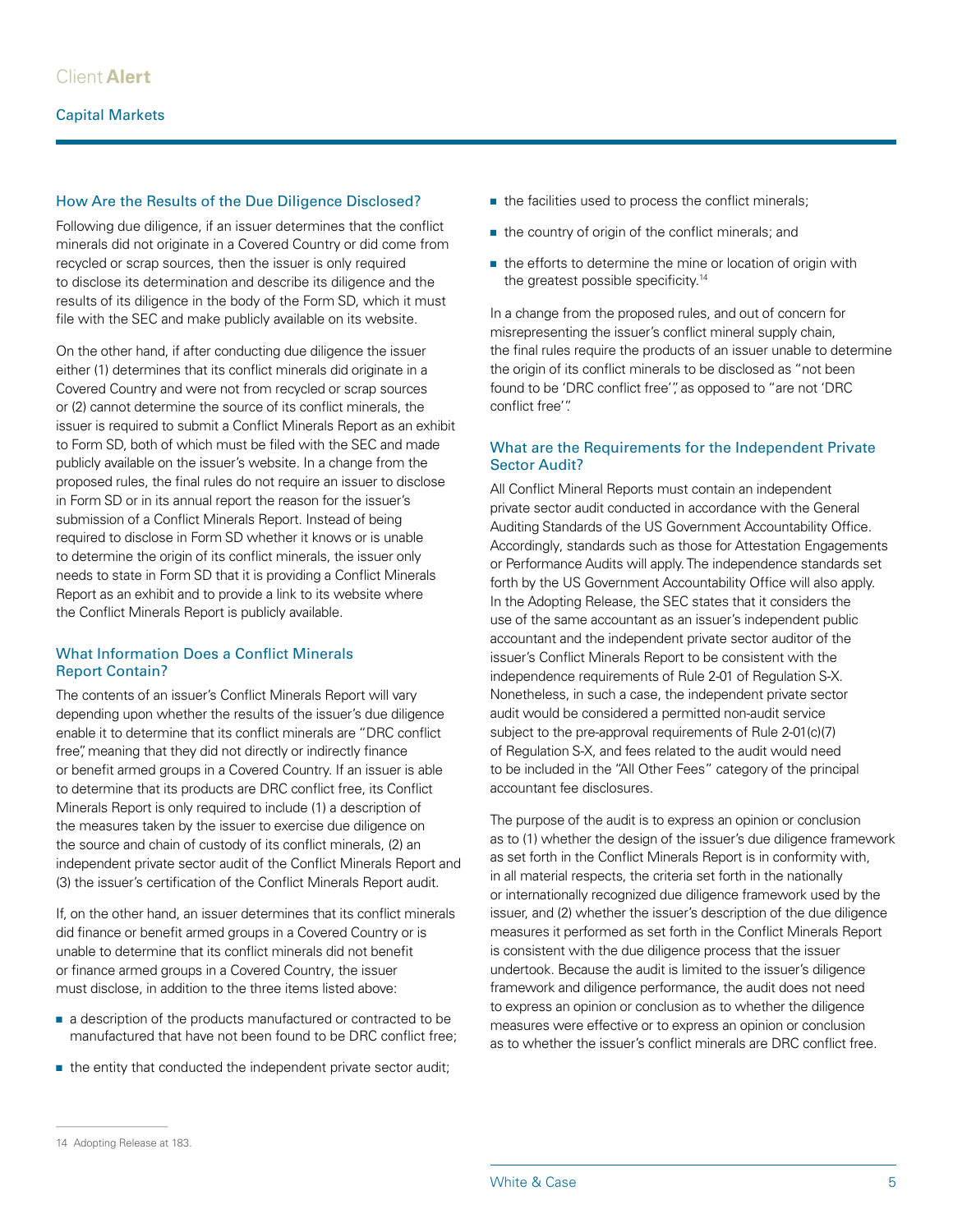#### Filing Conflict Minerals Information

An issuer's required disclosure of conflict minerals information must be provided under cover of a new Form SD and, where an issuer either determines that its conflict minerals did originate in a Covered Country and were not from recycled or scrap sources, or cannot determine the source of its conflict minerals, further disclosure must be provided in a Conflict Minerals Report attached as an exhibit to Form SD.

#### When Does Form SD Need to Be Filed?

Each issuer is required to provide its conflict minerals on a calendar year basis regardless of the issuer's fiscal year-end. Consequently, annual conflict minerals information will cover a period from January 1 to December 31 each year. Form SD must be filed with the SEC on or before May 31 of the following year.

The first reporting period will be January 1, 2013 to December 31, 2013, and the first Form SD must be filed on or before May 31, 2014.

The final rules require an issuer to report the products containing conflict minerals in the calendar year that manufacture was completed. This is a change from the proposed rules, which had linked the timing of reporting requirements to the time the issuer took possession of the products. Under the rules adopted by the SEC, if a product is contracted to be manufactured, the reporting period in which it may need to be disclosed will depend upon when the contractor completes its manufacture of the product.

#### Will Form SD Be Filed or Furnished?

In a significant change from the proposed rules, Form SD must be filed, rather than furnished, with the SEC. The filing requirement creates liability under Section 18 of the Exchange Act for making false or misleading statements in information filed under cover of Form SD. However, a person will not be liable for any misleading statement in a filed document, such as Form SD, if that person can establish that it acted in good faith and had no knowledge that the statement was false or misleading.

#### Exemption for Existing Stockpiles

In an effort to prevent the waste or devaluation of existing stockpiles of conflict minerals that will no longer finance or benefit armed groups in the Covered Countries, the final rules were modified to exclude from consideration under the rules any conflict minerals that are "outside of the supply chain" prior

to January 31, 2013. Outside of the supply chain refers to any conflict minerals that have been smelted or fully refined and any conflict minerals that, while not smelted or fully refined, are located outside of a Covered Country. As a result, an issuer is not subject to the Conflict Minerals Provision and is not required to make any conflict mineral disclosures if its use of conflict minerals is limited to those minerals outside of the supply chain prior to January 31, 2013.

#### Temporary Transition Provisions

In order to accommodate issuers, the final rules provide for a transition period of two years for all issuers (the 2013 and 2014 reporting periods) and four years for smaller reporting companies (the 2013 through 2016 reporting periods), during which time the issuers will be permitted to describe their products as "DRC conflict undeterminable" if they are unable to determine whether their minerals originated in the covered countries, came from recycled or scrap sources or financed or benefited armed groups in the covered countries. Issuers describing their products as "DRC conflict undeterminable" will still be required to submit a Conflict Minerals Report. The Conflict Minerals Report must include:

- a description of the measures taken by the issuer to exercise due diligence on the source and chain of custody of the conflict minerals;
- a description of the products manufactured or contracted to be manufactured that are "DRC conflict undeterminable", as well as the facilities used to process the conflict minerals of such products, if known, the country of origin of those conflict minerals, if known, and the efforts to determine the mine or location of origin with the greatest possible specificity; and
- the steps the issuer has taken or will take, if any, since the end of the period covered in its most recent Conflict Minerals Report to mitigate the risk that its necessary conflict minerals benefit armed groups, including any steps to improve its due diligence.<sup>15</sup>

Issuers that describe their products as "DRC conflict undeterminable" during the temporary transition period are not required to obtain an independent private sector audit of their Conflict Minerals Report.

After the temporary transition period, issuers that would have described their products as "DRC conflict undeterminable" will be required, if no changes are made to the results of their supply chain or diligence efforts, to describe their products as "not found to be 'DRC conflict free'".

<sup>15</sup> Adopting Release at 186.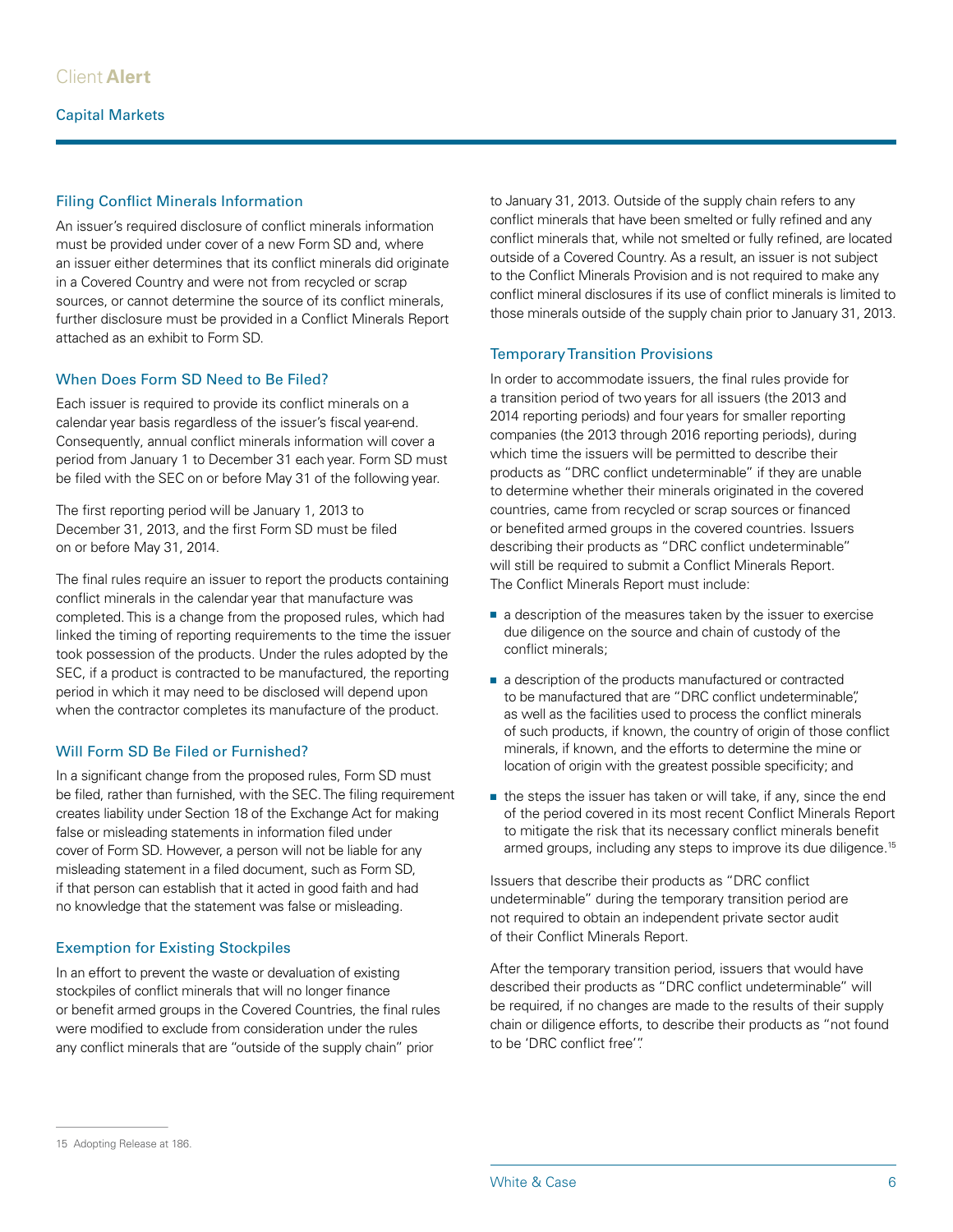#### Capital Markets

The final rules also provide for a transition provision for issuers that become subject to the Conflict Minerals Provision due to an acquisition. An issuer that was not previously obligated to file Form SD for conflict minerals that acquires a target under such obligations may delay reporting on the acquired company's products until the end of the first reporting calendar year that begins no earlier than eight months after the effective date of such acquisition.

#### **Resource Extraction Payments Rules**

The SEC also adopted final rules requiring resource extraction issuers to disclose information relating to any payment made by the issuer, a subsidiary of the issuer or an entity under the control of the issuer, to a foreign government or the US Federal Government for the purpose of the commercial development of oil, natural gas or minerals.16

These rules will have wide applicability due in large part to the lack of exceptions. The new rules apply to all domestic and foreign private issuers that file annual reports with the SEC and engage in the commercial development of oil, natural gas or minerals. Furthermore, the rules apply regardless of an issuer's size, the extent of its business operations constituting commercial development of oil, natural gas or minerals, or the issuer's status as a government-owned entity.

The final rules adopted by the SEC do not allow requirements imposed on issuers by third parties to limit or exempt the issuers from the disclosure requirements of the new rules. There is no exemption for issuers who are subject to similar reporting requirements under home-country laws, listing rules or an Extractive Industries Transparency Initiative ("EITI") program, no exemption for situations in which foreign law may prohibit the disclosure of payments to governments, and no exemption for confidentiality provisions in contracts or for confidential treatment of commercially sensitive information.

The far-reaching sweep of the new rules is extended further by the definition of "commercial development of oil, natural gas or minerals" to include "exploration, extraction, processing, export and other significant actions relating to oil, natural gas or minerals, or the acquisition of a license for any such activity"<sup>17</sup> This definition, which is not confined to upstream extraction activities, is broader

than that of the EITI and broader than the definition of "oil and gas-producing activities" in Rule 4-10 of Regulation S-X. The rules also include an "anti-evasion provision" to prevent resource extraction issuers from recharacterizing any activity or payment that would otherwise be covered under the rules.<sup>18</sup>

Resource extraction issuers are required to provide information about the type and total amount of such payments made for each project related to the commercial development of oil, natural gas or minerals, as well as the type and total amount of payments made to each government. Under the new rules, issuers are required to provide the payment information in XBRL, which must include electronic tags to identify, for any payment required to be disclosed:

- the total amounts of payments, by category;
- the currency used to make the payments;
- the financial period in which the payments were made;
- the business segment of the resource extraction issuer that made the payments;
- the government that received the payments and the country in which the government is located; and
- the project of the resource extraction issuer to which the payments relate.<sup>19</sup>

Disclosure of the payment information must be made under cover of Form SD, which must be submitted to the SEC no later than 150 days after the end of the issuer's most recent fiscal year (i.e., before May 31 for calendar year reporting companies). Reporting will be required for fiscal years ending after September 30, 2013; however, for the first report, issuers will be able to provide a partial year report covering the period from October 1, 2013 to the issuer's fiscal year-end.

The disclosures are required to be filed, rather than furnished, and therefore create the potential for liability for false or misleading statements under Section 18 of the Exchange Act.

<sup>16</sup> *See Disclosure of Payments by Resource Extraction Issuers*, Rel. No. 34-67717 (Aug. 22, 2012). A copy of the SEC final rules can be found at the following hyperlink: <http://www.sec.gov/rules/final/2012/34-67717.pdf>.

<sup>17</sup> Item 2.01(c)(1) of Form SD.

<sup>18</sup> *See* Instruction 9 to Item 2.01 of Form SD.

<sup>19</sup> Item 2.01(a) of Form SD.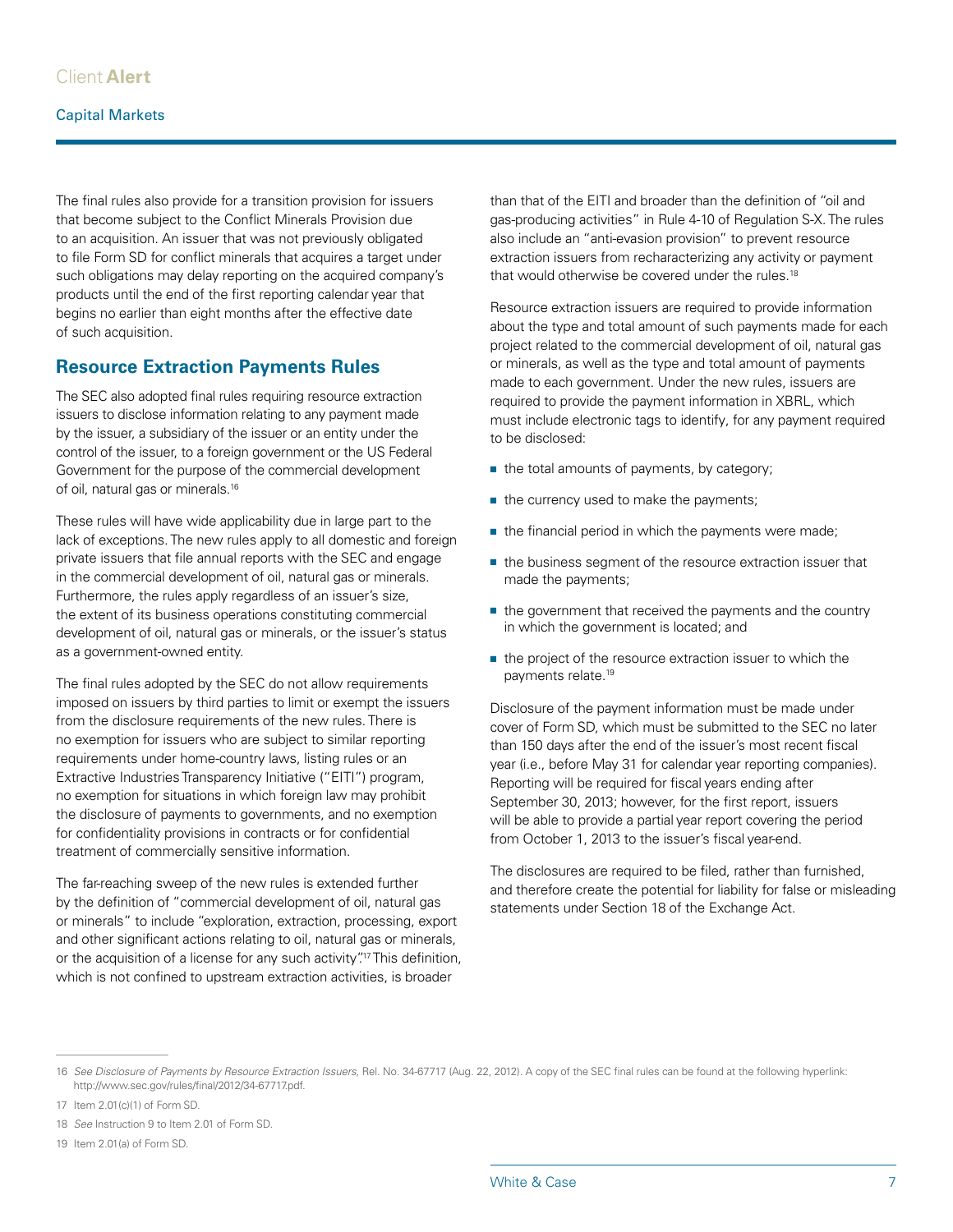# **Next Steps for Conflict Mineral Rules**

The conflict mineral rules create significant new disclosure obligations for a surprisingly large number of domestic and foreign private issuers. If any of the four minerals or their derivatives are necessary to the production or functionality of a product that an issuer manufactures or contracts to manufacture, that issuer will have to file a Form SD, without regard to where those minerals originated (subject only to the transition exception if such minerals were outside the supply chain prior to January 31, 2013). Every issuer, whether or not it engages in traditional manufacturing activities, will need to determine the degree to which these rules apply to it and to its products. This initial assessment may be complicated, expensive and time-consuming, and issuers will need to work quickly to ensure that they can satisfy these new disclosure requirements. Among the actions issuers should consider taking are the following.

- **Initial assessment.** Issuers will need to start by determining whether they manufacture or contract to manufacture products or stand a reasonable chance of being judged to do so now or in the future. Given the facts and circumstances aspects of the concept of what constitutes contracting to manufacture, this may require inquiries of front-line employees. For example, retailers may need to inquire about the scope of their purchase orders (e.g., do they cross the line of having "some actual influence over the manufacturing" by including detailed design specifications). Issuers that want to avoid conflict mineral reporting should consider instituting policies designed to avoid activities that would meet the test of "contracting to manufacture" a product if the adoption of such policies is possible.
- **Evaluating product inputs.** Issuers that manufacture or contract to manufacture products (or could be judged to do so now or in the future) should examine their products and supply chain early in preparation for the initial reporting period beginning January 1, 2013. Developing reliable product and supply information will not only help issuers meet the upcoming disclosure requirements, but may also allow them to make adjustments to the sources and contents of their supply chains that reduce the cost of compliance.
- **E** Consolidating product information. Under the new rules, issuers are responsible for investigating, analyzing and disclosing a potentially vast amount of information. Consolidating product and supply chain information into a central database can reduce the amount of money and time spent on investigating an issuer's conflict mineral inputs and sourcing.
- **Utilizing transition provisions.** Issuers unable to determine whether their products are "DRC conflict free" should take advantage of the option to describe products as "DRC conflict undeterminable". This temporarily available designation affords issuers a reprieve from the expense of obtaining an audit of conflict mineral diligence. Further, the new rules entirely exempt issuers that use conflict minerals "outside the supply chain" prior to January 31, 2013. To the extent practicable, using these existing stockpiles of conflict minerals as product inputs rather than trying to source conflict minerals of uncertain origin can save issuers money that would otherwise be spent on investigating their supply chain.
- **Implementing disclosure controls.** An issuer should implement effective internal reporting mechanisms to ensure that it is aware of any changes in the conflict mineral content of any new or existing products. These internal reporting mechanisms will be particularly important for larger manufacturing issuers, issuers with decentralized management over product design, and issuers with numerous, diverse and highly variable inputs.
- **Working with suppliers.** Issuers subject to the new disclosure obligations can minimize their diligence costs by building relationships with transparent and reliable suppliers. In this regard, issuers may find it beneficial to seek out suppliers that are certified "DRC conflict free" by an independent private sector auditor or by a recognized industry group that requires such audits. Indeed, the most expensive aspects of the conflict minerals disclosure obligations can be avoided if an issuer is able to reasonably rely on its suppliers' representations that their conflict minerals do not originate in the Covered Countries altogether.
- **Example 2 Choosing an auditor.** An issuer required to undertake an independent private sector audit of its conflict minerals due diligence should consider well in advance the desirability of using the same auditor as it uses for its financial statements. An issuer's use of the same auditor for financial statements and conflict minerals is permitted, but the issuer must have such an engagement pre-approved by the issuer's audit committee.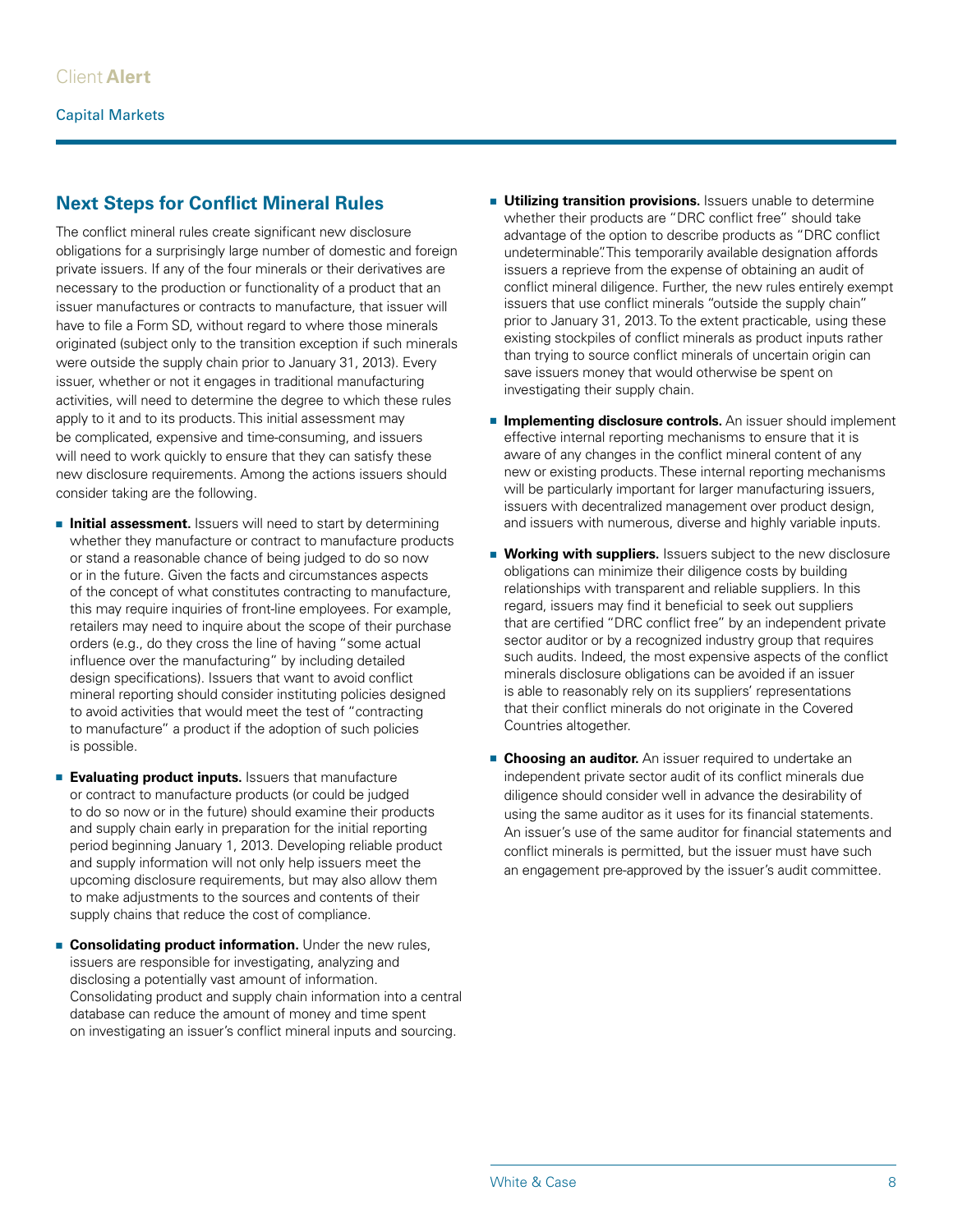## Client **Alert**

#### Capital Markets

## **Annex A**

#### Flowchart Summary of Conflict Minerals Rule

The following flowchart illustrating the three-step compliance process is based on a similar flowchart provided by the SEC on page 33 of the Adopting Release.

**START** Does the issuer file reports with the SEC under Sections 13(a) or 15(d) of the Exchange Act? Does the issuer manufacture or contract to manufacture products? Are any of the four minerals or their three derivatives\* (regardless of origin) necessary to the functionality or production of the product manufactured or contracted to be manufactured by the issuer? Were the four minerals or their three derivatives outside the supply chain prior to January 31, 2013? Based on a reasonable country of origin inquiry (RCOI), does the issuer know or reasonably believe that the four minerals or their three derivatives come from scrap or recycled sources? Based on an RCOI, does the issuer know or have reason to believe that the four minerals or their three derivatives may have originated in the DRC or an adjoining country (the Covered Countries)? Exercise due diligence on the source and chain of custody of the four minerals or their three derivatives following a nationally or internationally recognized due diligence framework. In exercising due diligence, does the issuer determine the four minerals and their three derivatives are not from the Covered Countries or are from scrap or recycled sources? File a Form SD with a Conflict Minerals Report as an exhibit, which includes a description of the measures the issuer has taken to exercise due diligence. In exercising due diligence, was the issuer able to determine whether the four minerals or their three derivatives financed or benefited armed groups? The Conflict Minerals Report must also include an independent private sector audit report expressing an opinion as to the adequacy of the issuer's design and performance of due diligence, a description of the products that have not been found to be DRC Conflict Free, the facilities used to process the necessary four minerals and their three derivatives in those products, the country of origin of those minerals and their derivatives and the efforts to determine the mine or location of those minerals and their derivatives with the greatest possible specificity. **YFS** YES YES  $N<sub>O</sub>$ NO **YFS** NO **YFS** File a Form SD that discloses the issuer's determination and briefly describes the RCOI and due diligence measures taken and the results thereof. END  $NO$  Is it less than two years after  $YES$ effectiveness of the rule (four years for Smaller Reporting Companies)? NO The Conflict Minerals Report must also include a description of the products that are "DRC Conflict Undeterminable" and the steps taken or that will be taken, if any, to mitigate the risk that the necessary four minerals and their three derivatives benefit armed groups. No audit is required. END YES File a Form SD that discloses the issuer's determination and briefly describes the RCOI and results. END YES NO Rule does not apply. END NO YES NO NO **Step 1 Step 2 Step 3** \* The four minerals are cassiterite, columbite-tantalite (coltan), gold and wolframite, END

and their three derivatives are tantalum, tungsten and tin.